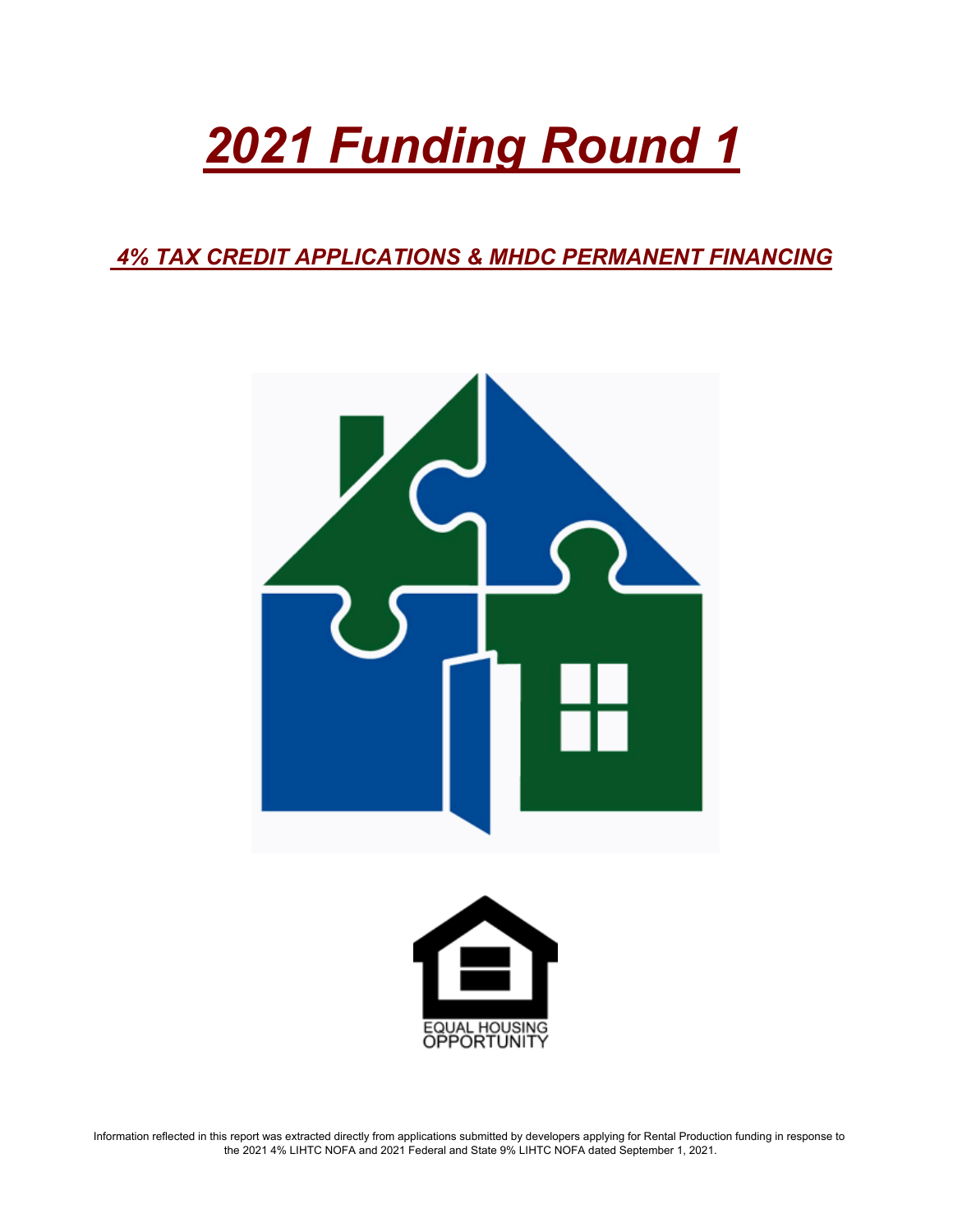# **Kansas City Region**

### 21-404 NewView Place II 414-16 Garfield Avenue, plus multiple scattered sites Kansas City, MO 64124 FH Northeastview, LLC 12801 North Central Expressway, Suite 1650 Dallas, TX 75243-1745 Acquisition/Rehab Family **Development Information Developer Information** Simmie Cooper (214) 415-5634 **LIHTC Request** State LIHTC Request: \$545,000 Federal LIHTC Requested: \$596,400 **MHDC Loan Request** MHDC Fund Balance \$2,200,000 MHDC HOME \$1,200,000 MHDC Other \$1,800,000 **Unit/Rent Info** 7 - 1 Bedroom: \$690 41 - 2 Bedrooms: \$815 17 - 3 Bedrooms: \$1,130 - \$1,280 4 - 4+ Bedrooms: \$1,130 Total Units: 69

Total Affordable Units: 69

### 21-407 Cloverleaf Apartments 14554 S. Highway 71 Kansas City, MO 64147-1006 EPD Series 3, LLC 125 John Roberts Road, Suite 12 South Portland, ME 04106-3295 Acquisition/Rehab Family **Development Information Developer Information** Richard Nelson, Jr. (207) 780-8050

### **Unit/Rent Info**

108 - 2 Bedrooms: \$845 - \$1,005 96 - 3 Bedrooms: \$935 - \$1,090

Total Units: 204 Total Affordable Units: 204

### **Development Information Developer Information**

21-412 Linwood Lofts SW Corner Linwood and Troost (3200 Troost - Site #1); SW Corner Linwood and Troost (3200 Troost - Site #1); SW Co Kansas City, MO 64109 Family

### **Unit/Rent Info**

76 - 1 Bedroom: \$400 - \$830 74 - 2 Bedrooms: \$470 - \$945

Total Units: 150 Total Affordable Units: 150

New Construction

East Linwood and Troost, LLC 1125 Grand Blvd, Suite 202 Kansas City, MO 64106

Jason Swords (816) 581-3991

**LIHTC Request**

**LIHTC Request**

State LIHTC Request: \$990,000 Federal LIHTC Requested: \$1,561,734

State LIHTC Request: \$550,000 Federal LIHTC Requested: \$1,473,320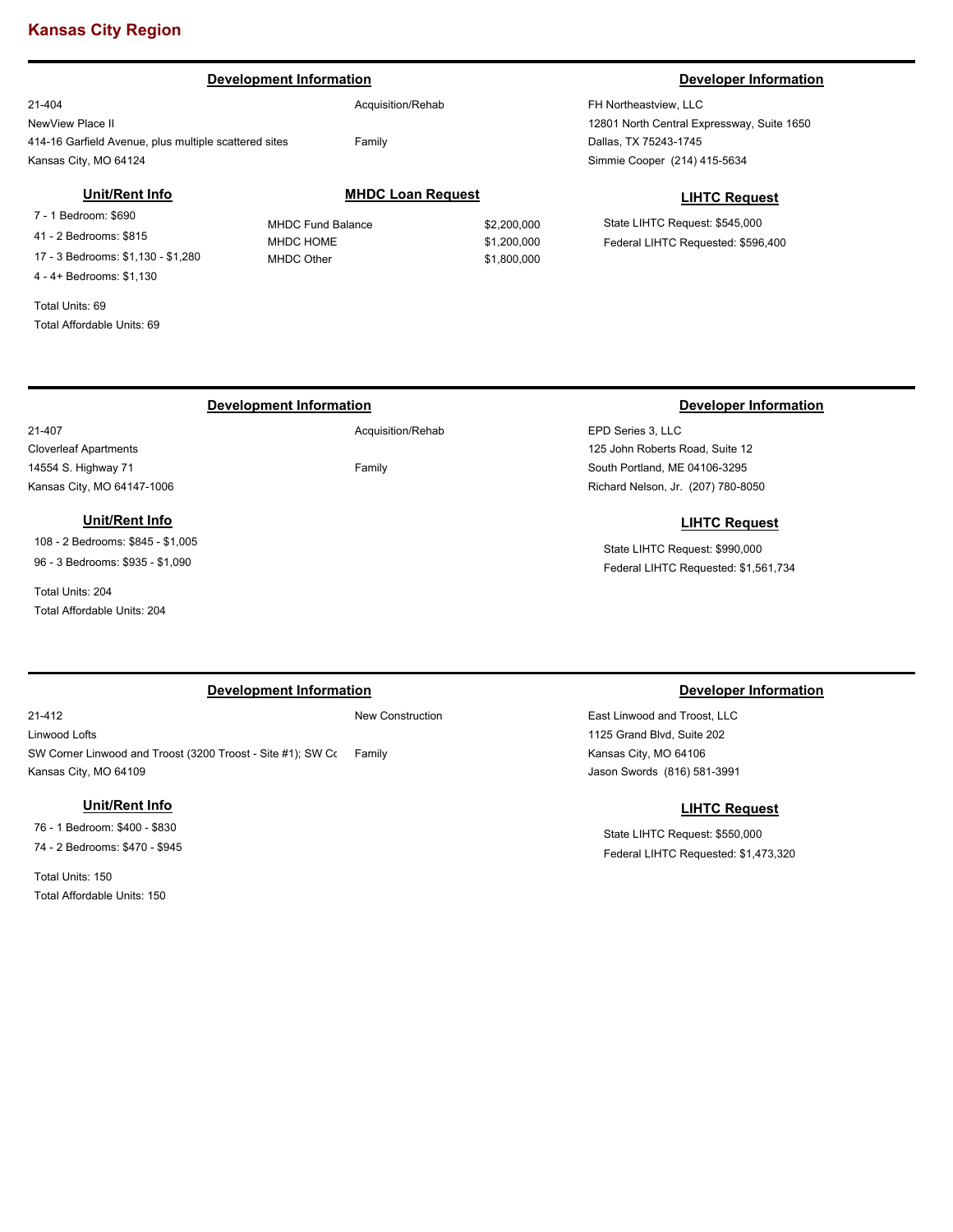# **Kansas City Region**

### 21-413 Twin Elms Apartments 4109 The Paseo Kansas City, MO 64110-0000 Community Builders of Kansas City 4001 Dr. Martin Luther King, Jr. Boulevard, Suite 301 Kansas City, MO 64130 Acquisition/Rehab Senior 55+ **Development Information Developer Information** Emmet Pierson, Jr. (816) 627-2163 **LIHTC Request** Federal LIHTC Requested: \$350,000 State LIHTC Request: \$350,000 **MHDC Loan Request** MHDC HOME \$700,000 **Unit/Rent Info** 54 - 1 Bedroom: \$675 Total Units: 54 Total Affordable Units: 54

### 21-415 Douglas Station Apartments 1141 NW Sloan Lee's Summit, MO 64086-0000

Family

## **Unit/Rent Info**

116 - 2 Bedrooms: \$381 - \$1,370 32 - 3 Bedrooms: \$447 - \$1,574

Total Units: 148 Total Affordable Units: 148

21-417

### **Development Information Developer Information**

Walnut Grove Apartments 3117 NE 37th, 3109 NE 37th & 3016 NE Winn (mailing address Kansas City, MO 64117 Family

### **Unit/Rent Info**

50 - 1 Bedroom: \$796 86 - 2 Bedrooms: \$901 48 - 3 Bedrooms: \$1,058

Total Units: 184 Total Affordable Units: 184 Acquisition/Rehab

### **Development Information Developer Information**

Cave State Development, LLC 569 Melville Avenue, Suite 208 St. Louis, MO 63130-0000 Jacob Engle (314) 818-2686

### **LIHTC Request**

State LIHTC Request: \$900,000 Federal LIHTC Requested: \$1,192,746

Walnut Grove Developer, LLC 6525 Leona St. Louis, MO 63116 Eric McMahon (314) 374-0192

### **LIHTC Request**

State LIHTC Request: \$655,871 Federal LIHTC Requested: \$1,440,423

MHDC Other \$1,000,000

New Construction

### **MHDC Loan Request**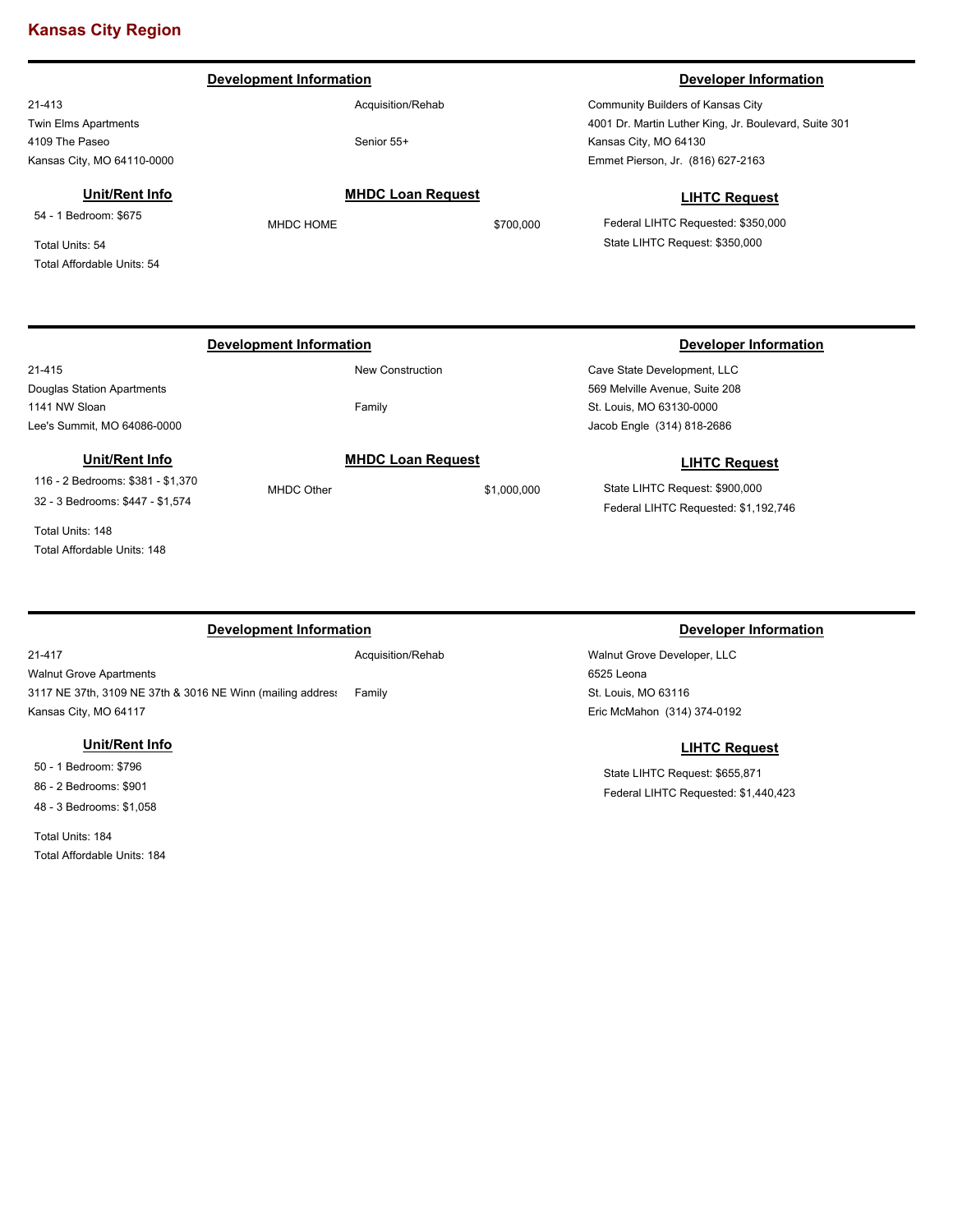# **Kansas City Region**

### **Development Information Developer Information Developer Information**

21-420 20 Walrond 3032 East 20th Terrace and multiple scattered sites Kansas City, MO 64127

### **Unit/Rent Info**

15 - 2 Bedrooms: \$864 17 - 3 Bedrooms: \$1,167

Total Units: 32 Total Affordable Units: 32

## **MSA-Rural Region**

### **Development Information Developer Information**

21-403 Pinnacle on the Park, LP 525 S. Campbell Ave. plus 770 South Ave. Springfield, MO 65806

**Unit/Rent Info**

Acquisition/Rehab

New Construction

Family

Family

The Affordable Housing Coalition, Inc. 1601 East 18th Street STE 207 Kansas City, MO 64108-1653 George William Kimble (816) 605-1138

### **LIHTC Request**

State LIHTC Request: \$295,000 Federal LIHTC Requested: \$447,456

Breckenridge Development Services, Inc. w/ BGC Advantage (Mas 1910 Farmerville Highway Ruston, LA 71270-7150 Holly Knight (318) 224-2997

### **LIHTC Request**

State LIHTC Request: \$600,000 Federal LIHTC Requested: \$1,252,850

63 - Studio: \$514 - \$625 162 - 1 Bedroom: \$592 1 - 2 Bedrooms: \$771

Total Units: 226 Total Affordable Units: 226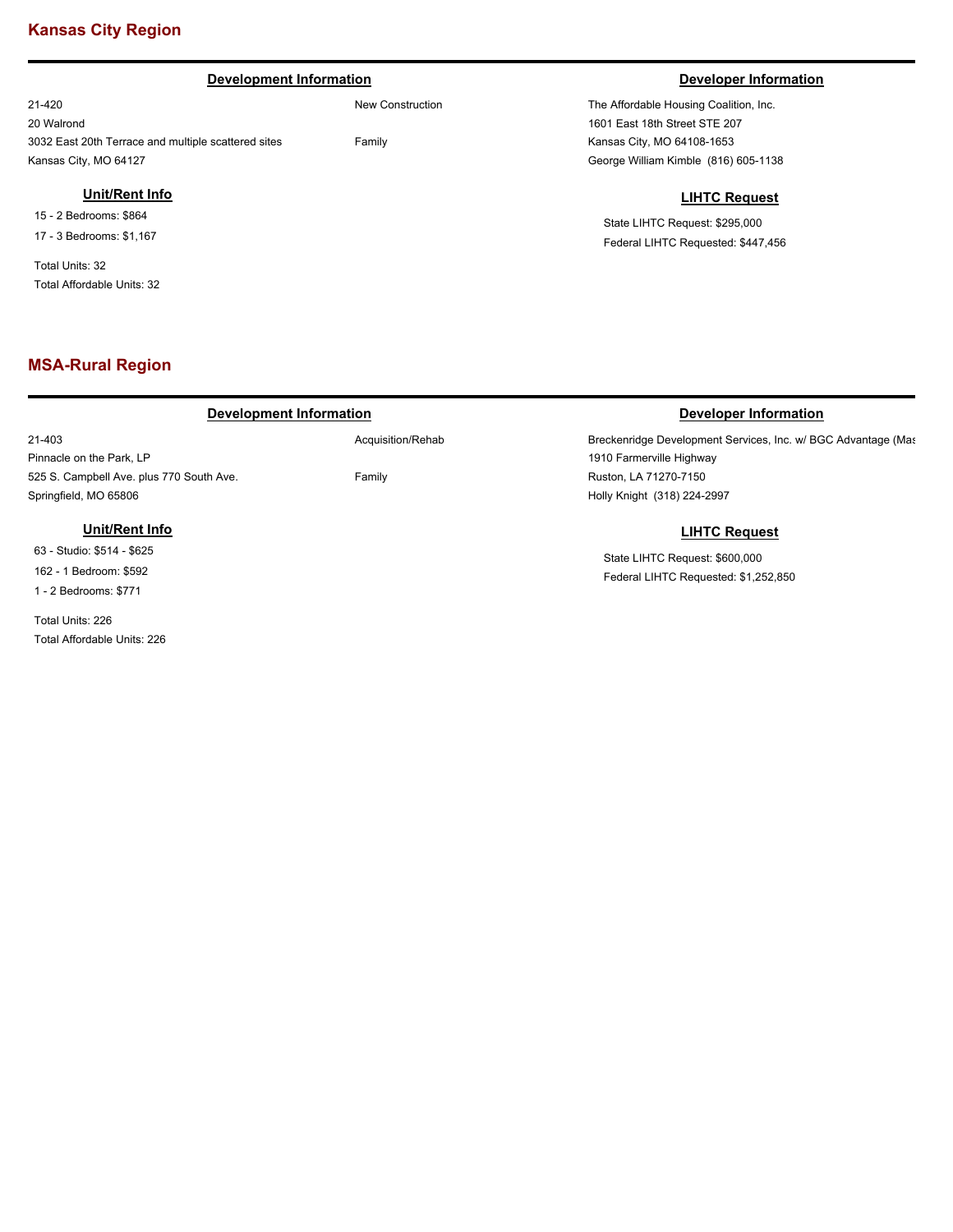### **Development Information Developer Information Developer Information**

Acquisition/Rehab

Family

Envolve Community Management, LLC 105 Tallapoosa Street, Suite 300 Montgomery, AL 36104-2655 Daniel Hughes (334) 954-4458

Federal LIHTC Requested: \$1,087,535

Hawkins Village Developer LLC 1425 S. 18th Street St. Louis, MO 63104-2501 Eric McMahon (314) 374-0192

### **LIHTC Request**

State LIHTC Request: \$583,484 Federal LIHTC Requested: \$1,160,149

|                                | Development Information | Developer Information    |                                    |
|--------------------------------|-------------------------|--------------------------|------------------------------------|
| 21-405                         | Acquisition/Rehab       |                          | McCormack Baron Salazar, Inc.      |
| The Brewery Apartments         |                         |                          | 720 Olive Street, Suite 2500       |
| 1700 N 20th Street             | Family                  |                          | St. Louis, MO 63101-2313           |
| St. Louis, MO 63106-2621       |                         |                          | Kim Hartmann (314) 621-3400        |
| Unit/Rent Info                 |                         | <b>MHDC Loan Request</b> |                                    |
| 4 - Studio: \$595 - \$599      | MHDC HOME               | \$873.351                |                                    |
| 62 - 1 Bedroom: \$641 - \$750  |                         |                          | Federal LIHTC Requested: \$536,194 |
| 61 - 2 Bedrooms: \$776 - \$865 | <b>MHDC Select</b>      | \$860.064                |                                    |
| 12 - 3 Bedrooms: \$972         | <b>MHDC Select</b>      | \$1,600,000              |                                    |
|                                |                         |                          |                                    |

21-401 Bentwood Townhomes 5500 Eagle Valley Drive St. Louis, MO 63136-1138

### **Unit/Rent Info**

77 - 2 Bedrooms: \$671 - \$938 87 - 3 Bedrooms: \$944 - \$1,118 34 - 4+ Bedrooms: \$1,057 - \$1,246

Total Units: 198 Total Affordable Units: 179 Total Market Units: 19

Hawkins Village Apartments 1089 Caballo Court St. Louis, MO 63026-3709

106 - 2 Bedrooms: \$1,085 34 - 3 Bedrooms: \$1,350

Total Affordable Units: 140

Total Units: 140

**Unit/Rent Info**

21-402

### **Development Information Developer Information**

Acquisition/Rehab

Family

Total Units: 139 Total Affordable Units: 115 Total Market Units: 24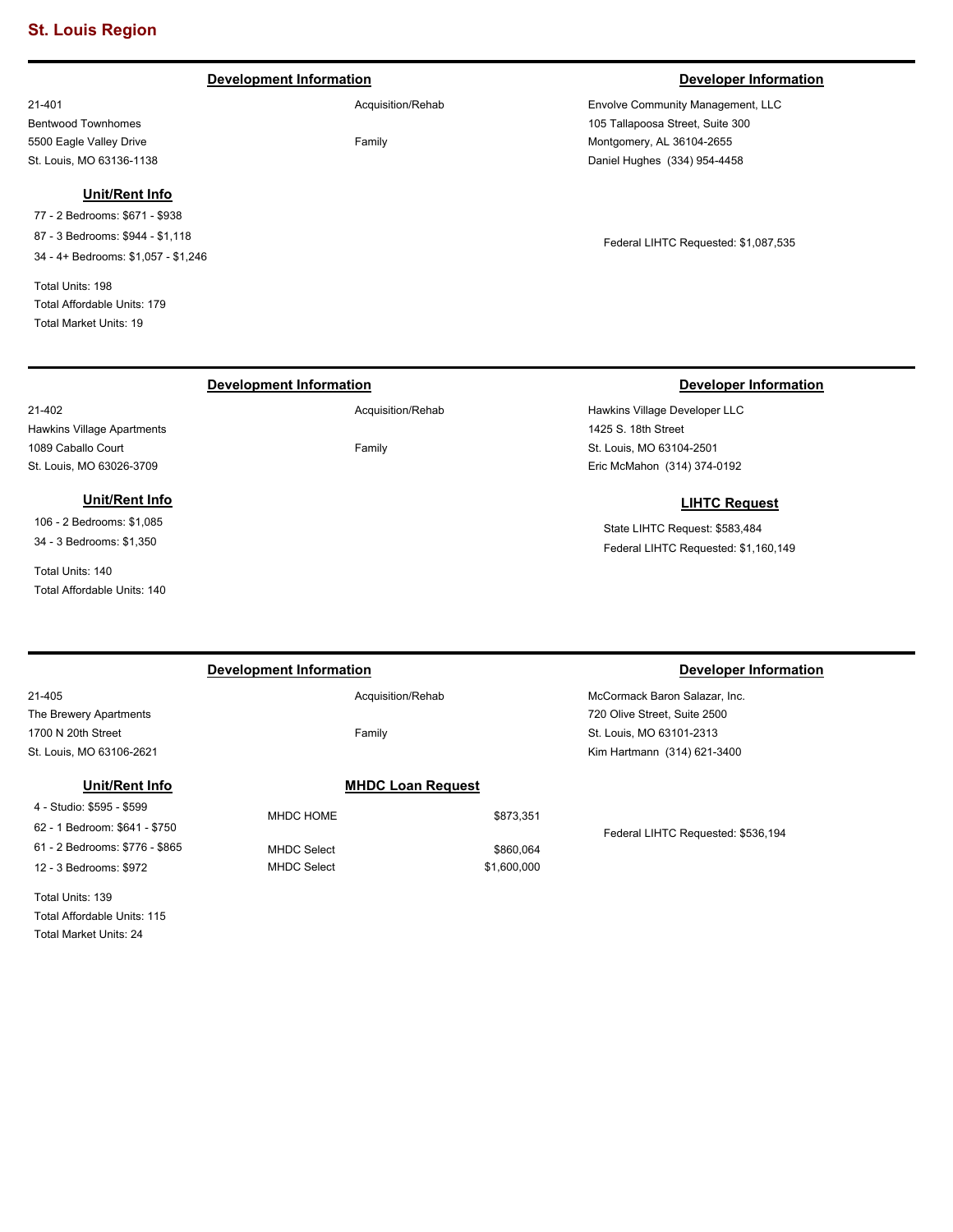Total Affordable Units: 80

### 21-406 Crossroads Senior Living at Bevo Mill 4900 Gravois Avenue St. Louis, MO 63116 Crossroads Living LIHTC GP, LLC 2337 South Kingshighway Avenue St. Louis, MO 63110 New Construction Senior 62+ **Development Information Developer Information** Janice Drake (314) 865-5530 **LIHTC Request** State LIHTC Request: \$605,000 Federal LIHTC Requested: \$853,200 **MHDC Loan Request** MHDC HOME \$750,000 **Unit/Rent Info** 68 - 1 Bedroom: \$647 - \$675 12 - 2 Bedrooms: \$815 Total Units: 80

| <b>Development Information</b> |                          |             | Developer Information                |  |
|--------------------------------|--------------------------|-------------|--------------------------------------|--|
| 21-408                         | Rehabilitation           |             | Steele Properties IV LLC             |  |
| <b>Hillvale Apartments</b>     |                          |             | 6875 E. Evans Ave                    |  |
| 5830 Selber Court              | Family                   |             | Denver, CO 80224-2355                |  |
| St. Louis, MO 63120            |                          |             | Justin Boyd (303) 226-9137           |  |
| Unit/Rent Info                 | <b>MHDC Loan Request</b> |             | <b>LIHTC Request</b>                 |  |
| 42 - 2 Bedrooms: \$858         | MHDC Other               | \$1,000,000 | State LIHTC Request: \$850,104       |  |
| 104 - 3 Bedrooms: \$1,053      |                          |             | Federal LIHTC Requested: \$1,268,940 |  |
| Total Units: 146               |                          |             |                                      |  |
| Total Affordable Units: 146    |                          |             |                                      |  |

| Development Information                                         |           |                          |           | Developer Information              |  |
|-----------------------------------------------------------------|-----------|--------------------------|-----------|------------------------------------|--|
| 21-409                                                          |           | New + Acquisition/Rehab  |           | Northside Community Housing, Inc.  |  |
| Northside Heights                                               |           |                          |           | 4067 Lincoln Ave                   |  |
| 5500 Natural Bridge Ave plus multiple scattered sites<br>Family |           |                          |           | St. Louis, MO 63113-3221           |  |
| St. Louis, MO 63120-1627                                        |           |                          |           | Michael Burns (314) 531-0056       |  |
| Unit/Rent Info                                                  |           | <b>MHDC Loan Request</b> |           | <b>LIHTC Request</b>               |  |
| 13 - 1 Bedroom: \$395 - \$500                                   | MHDC CHDO |                          | \$350,000 | State LIHTC Request: \$340,000     |  |
| 38 - 2 Bedrooms: \$470 - \$685                                  |           |                          |           | Federal LIHTC Requested: \$486,941 |  |
| 14 - 3 Bedrooms: \$525 - \$800                                  |           |                          |           |                                    |  |

Total Units: 65 Total Affordable Units: 65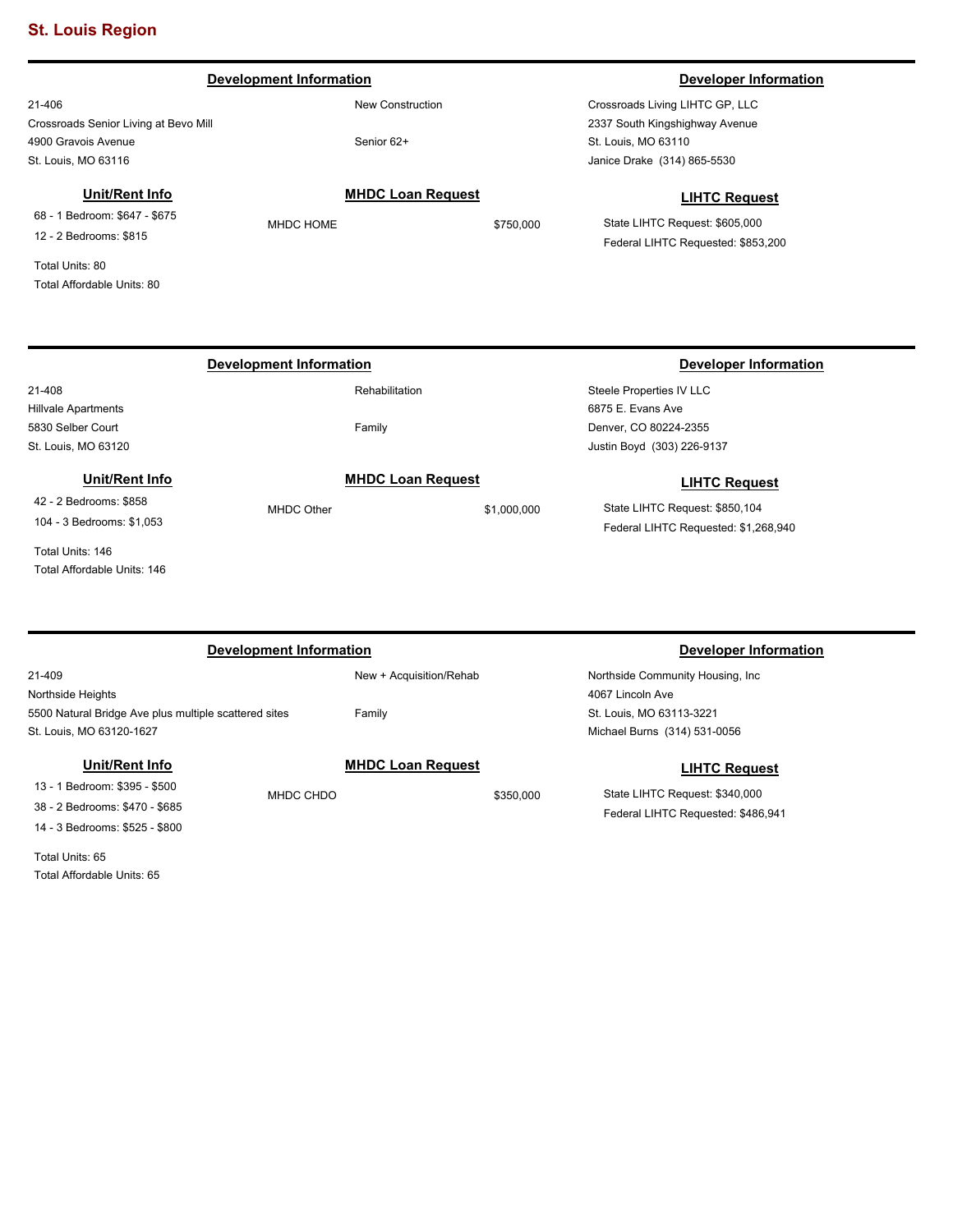### **Development Information Developer Information Developer Information**

21-410 Baden School Apartments 8724 Halls Ferry Rd (1100 Veronica Ave) St. Louis, MO 63147-1905

### **Unit/Rent Info**

17 - 1 Bedroom: \$367 - \$600 23 - 2 Bedrooms: \$443 - \$775 10 - 3 Bedrooms: \$512 - \$900

Total Units: 50 Total Affordable Units: 45 Total Market Units: 5

Total Units: 60

Total Affordable Units: 60

Acquisition/Rehab

Family

Baden School Developer, LLC 3100 Chippewa St St. Louis, Select 63118-3640 Christopher Shearman (314) 518-6696

MHDC CHDO \$600,000

### **LIHTC Request**

State LIHTC Request: \$450,000 Federal LIHTC Requested: \$525,622

### 21-411 Marquette Homes 3305 Meramec and others St. Louis, MO 63118 Marquette Homes Developer LLC 1627 Washington Avenue St. Louis, MO 63103-1830 New + Acquisition/Rehab Family **Development Information Developer Information** Terrell Carter (314) 333-7002 **LIHTC Request** State LIHTC Request: \$450,000 Federal LIHTC Requested: \$738,009 **MHDC Loan Request** MHDC HOME \$750,000 **Unit/Rent Info** 10 - 1 Bedroom: \$390 - \$575 14 - 2 Bedrooms: \$465 - \$750 36 - 3 Bedrooms: \$535 - \$885

| Development Information        |                          |             | Developer Information                                |
|--------------------------------|--------------------------|-------------|------------------------------------------------------|
| 21-414                         | Acquisition/Rehab        |             | Community Builders of Kansas City                    |
| Cambridge Heights I Apartments |                          |             | 4001 Dr. Martin Luther King, Jr. Boulevard Suite 301 |
| 703 O'Fallon Street            | Family                   |             | Kansas City, MO 64130                                |
| St. Louis, MO 63106            |                          |             | Emmet Pierson, Jr. (816) 627-6123                    |
| Unit/Rent Info                 | <b>MHDC Loan Request</b> |             | <b>LIHTC Request</b>                                 |
| 37 - 1 Bedroom: \$348 - \$726  | <b>MHDC Select</b>       | \$1,150,000 | Federal LIHTC Requested: \$677,000                   |
| 60 - 2 Bedrooms: \$348 - \$973 |                          |             | State LIHTC Request: \$677,000                       |
| 17 - 3 Bedrooms: \$348 - \$988 |                          |             |                                                      |
| 5 - 4+ Bedrooms: \$348         |                          |             |                                                      |

Total Units: 121 Total Affordable Units: 106 Total Market Units: 15

2 - 4+ Bedrooms: \$348

**MHDC Loan Request**